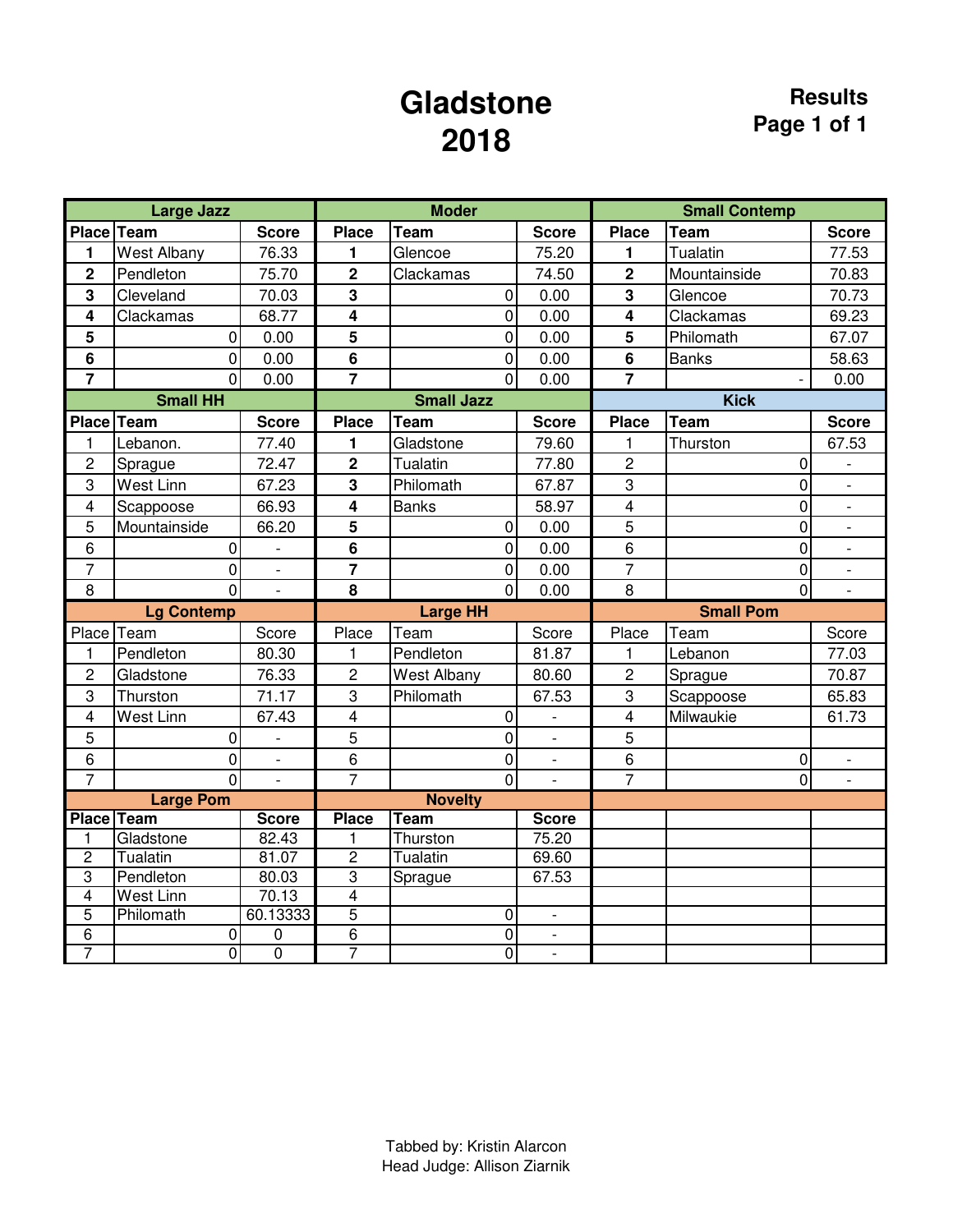

#### **David Douglas November 3, 2018**

|                         | <b>Modern</b>                |                          |                         | <b>Lg Contemp</b>   |                                   |                  | <b>JV Contemp</b>        |                                                                                                                                                                                                                                                                                                                                                                                                                                        |
|-------------------------|------------------------------|--------------------------|-------------------------|---------------------|-----------------------------------|------------------|--------------------------|----------------------------------------------------------------------------------------------------------------------------------------------------------------------------------------------------------------------------------------------------------------------------------------------------------------------------------------------------------------------------------------------------------------------------------------|
|                         | Place Team                   | Score                    | Place                   | Team                | Score                             | Place            | Team                     | Score                                                                                                                                                                                                                                                                                                                                                                                                                                  |
| 1                       | Canby                        | 76.17                    | 1                       | Lincoln             | 70.97                             | 1                | Sheldon JV               | 60.80                                                                                                                                                                                                                                                                                                                                                                                                                                  |
| $\overline{\mathbf{c}}$ | Benson                       | 65.47                    | $\overline{\mathbf{c}}$ | <b>Barlow</b>       | 69.30                             | $\overline{c}$   | ÷                        | 0.00                                                                                                                                                                                                                                                                                                                                                                                                                                   |
|                         |                              |                          |                         |                     |                                   |                  |                          |                                                                                                                                                                                                                                                                                                                                                                                                                                        |
| 3                       | 0                            | 0.00                     | 3                       | Grant               | 67.30                             | 3                |                          | 0.00                                                                                                                                                                                                                                                                                                                                                                                                                                   |
| 4                       | 0                            | 0.00                     | 4                       | Centennial          | 66.03                             | 4                | $\overline{\phantom{a}}$ | 0.00                                                                                                                                                                                                                                                                                                                                                                                                                                   |
| 5                       | 0                            | 0.00                     | 5                       | $\mathbf 0$         | 0.00                              | 5                | $\frac{1}{2}$            | 0.00                                                                                                                                                                                                                                                                                                                                                                                                                                   |
| 6                       | 0                            | 0.00                     | 6                       | $\pmb{0}$           | 0.00                              | 6                | ÷,                       | 0.00                                                                                                                                                                                                                                                                                                                                                                                                                                   |
| 7                       | 0                            | 0.00                     | $\overline{7}$          | $\mathbf 0$         | 0.00                              | 7                | $\overline{a}$           | 0.00                                                                                                                                                                                                                                                                                                                                                                                                                                   |
| 8                       | 0                            | 0.00                     | 8                       | $\pmb{0}$           | 0.00                              | 8                | $\overline{\phantom{a}}$ | 0.00                                                                                                                                                                                                                                                                                                                                                                                                                                   |
| 9                       | 0                            | 0.00                     | 9                       | 0                   | 0.00                              | 9                | $\overline{a}$           | 0.00                                                                                                                                                                                                                                                                                                                                                                                                                                   |
| 10                      | 0                            | 0.00                     | 10                      | 0                   | 0.00                              | 10               | ÷,                       | 0.00                                                                                                                                                                                                                                                                                                                                                                                                                                   |
| 11                      | 0                            | 0.00                     | 11                      | $\mathbf 0$         |                                   | 11               | $\overline{a}$           | 0.00                                                                                                                                                                                                                                                                                                                                                                                                                                   |
|                         |                              |                          |                         |                     | 0.00                              |                  |                          |                                                                                                                                                                                                                                                                                                                                                                                                                                        |
| 12                      | 0                            | 0.00                     | 12                      | 0                   | 0.00                              | 12               | L.                       | 0.00                                                                                                                                                                                                                                                                                                                                                                                                                                   |
| 13                      | 0                            | 0.00                     | 13                      | 0                   | 0.00                              | 13               | ÷,                       | 0.00                                                                                                                                                                                                                                                                                                                                                                                                                                   |
| 14                      | 0                            | 0.00                     | 14                      | 0                   | 0.00                              | 14               |                          | 0.00                                                                                                                                                                                                                                                                                                                                                                                                                                   |
|                         | <b>Sm Contemp</b>            |                          |                         | Lg Jazz             |                                   |                  | <b>Sm Kick</b>           |                                                                                                                                                                                                                                                                                                                                                                                                                                        |
|                         | Place Team                   | Score                    | Place                   | Team                | Score                             | Place            | Team                     | Score                                                                                                                                                                                                                                                                                                                                                                                                                                  |
| 1                       | Canby                        | 76.70                    | 1                       | Sunset              | 73.63                             | 1                | Sheldon                  | 65.17                                                                                                                                                                                                                                                                                                                                                                                                                                  |
| 2                       | Sunset                       | 72.87                    | $\overline{\mathbf{2}}$ | Lincoln             | 73.60                             | $\overline{c}$   | 0                        |                                                                                                                                                                                                                                                                                                                                                                                                                                        |
|                         |                              | $72.\overline{33}$       |                         |                     |                                   |                  | 0                        |                                                                                                                                                                                                                                                                                                                                                                                                                                        |
| 3                       | Silverton                    |                          | 3                       | Century             | 66.30                             | 3                |                          |                                                                                                                                                                                                                                                                                                                                                                                                                                        |
| 4                       | Sheldon                      | 70.93                    | 4                       | 0                   | 0.00                              | 4                | 0                        | $\overline{a}$                                                                                                                                                                                                                                                                                                                                                                                                                         |
| 5                       | Benson                       | 64.57                    | 5                       | 0                   | 0.00                              | 5                | 0                        | $\overline{a}$                                                                                                                                                                                                                                                                                                                                                                                                                         |
| 6                       | Century                      | 64.43                    | 6                       | 0                   | 0.00                              | 6                | 0                        | $\blacksquare$                                                                                                                                                                                                                                                                                                                                                                                                                         |
| 7                       | 0                            | ÷                        | 7                       | $\mathbf 0$         | 0.00                              | $\overline{7}$   | 0                        | ÷                                                                                                                                                                                                                                                                                                                                                                                                                                      |
| 8                       | $\mathbf 0$                  | ÷,                       | 8                       | $\mathbf 0$         | 0.00                              | 8                | $\mathbf 0$              | $\overline{a}$                                                                                                                                                                                                                                                                                                                                                                                                                         |
| 9                       | 0                            | $\overline{\phantom{a}}$ | 9                       | 0                   | 0.00                              | 9                | 0                        | $\overline{a}$                                                                                                                                                                                                                                                                                                                                                                                                                         |
| 10                      | 0                            | $\blacksquare$           | 10                      | $\mathbf 0$         | 0.00                              | 10               | 0                        | $\frac{1}{2}$                                                                                                                                                                                                                                                                                                                                                                                                                          |
|                         |                              |                          |                         |                     |                                   |                  |                          |                                                                                                                                                                                                                                                                                                                                                                                                                                        |
| 11                      | 0                            | $\overline{a}$           | 11                      | $\mathbf 0$         | 0.00                              | 11               | 0                        | ÷,                                                                                                                                                                                                                                                                                                                                                                                                                                     |
| 12                      | 0                            | $\overline{a}$           | 12                      | $\mathbf 0$         | 0.00                              | 12               | 0                        | $\overline{a}$                                                                                                                                                                                                                                                                                                                                                                                                                         |
| 13                      | 0                            | $\overline{\phantom{a}}$ | 13                      | $\pmb{0}$           | 0.00                              | 13               | 0                        | $\overline{\phantom{a}}$                                                                                                                                                                                                                                                                                                                                                                                                               |
| 14                      | 0                            |                          | 14                      | 0                   | 0.00                              | 14               | 0                        | $\overline{a}$                                                                                                                                                                                                                                                                                                                                                                                                                         |
|                         | Sm Jazz                      |                          |                         | <b>Sm Pom</b>       |                                   |                  | Lg Pom                   |                                                                                                                                                                                                                                                                                                                                                                                                                                        |
|                         | Place Team                   | Score                    | Place                   | Team                | Score                             | Place            | Team                     | Score                                                                                                                                                                                                                                                                                                                                                                                                                                  |
| 1                       | Lakeridge                    | 76.07                    | 1                       | <b>Forest Grove</b> | 74.47                             | 1                | Lincoln                  | 72.30                                                                                                                                                                                                                                                                                                                                                                                                                                  |
| $\overline{c}$          |                              | 71.87                    | $\overline{c}$          |                     |                                   | $\overline{c}$   |                          | 71.13                                                                                                                                                                                                                                                                                                                                                                                                                                  |
|                         | Silverton                    |                          |                         | Sheldon             | 68.77                             |                  | Centennial               |                                                                                                                                                                                                                                                                                                                                                                                                                                        |
| 3                       | Sandy                        | 58.63                    | 3                       | 0                   | $\overline{\phantom{a}}$          | 3                | 0                        | $\overline{\phantom{a}}$                                                                                                                                                                                                                                                                                                                                                                                                               |
| 4                       | 0                            |                          | 4                       | 0                   | $\overline{\phantom{a}}$          | 4                | 0                        | $\overline{a}$                                                                                                                                                                                                                                                                                                                                                                                                                         |
| 5                       | 0                            | ÷,                       | 5                       | 0                   | $\Box$                            | 5                | 0                        | $\sim$                                                                                                                                                                                                                                                                                                                                                                                                                                 |
| 6                       | 0                            | ÷,                       | 6                       | 0                   | $\Box$                            | 6                | 0                        | ÷,                                                                                                                                                                                                                                                                                                                                                                                                                                     |
| 7                       | 0                            | $\overline{\phantom{a}}$ | $\overline{7}$          | $\mathbf 0$         | $\overline{\phantom{a}}$          | $\overline{7}$   | 0                        | $\omega$                                                                                                                                                                                                                                                                                                                                                                                                                               |
|                         |                              |                          |                         |                     |                                   |                  |                          |                                                                                                                                                                                                                                                                                                                                                                                                                                        |
|                         |                              |                          |                         |                     |                                   |                  |                          |                                                                                                                                                                                                                                                                                                                                                                                                                                        |
| 8                       | 0                            | -                        | 8                       | 0                   | $\overline{\phantom{a}}$          | 8                | 0                        |                                                                                                                                                                                                                                                                                                                                                                                                                                        |
| 9                       | 0                            | $\overline{a}$           | 9                       | $\mathbf 0$         | ÷,                                | 9                | 0                        | $\overline{a}$                                                                                                                                                                                                                                                                                                                                                                                                                         |
| 10                      | 0                            | $\frac{1}{2}$            | 10                      | $\mathbf 0$         | $\overline{\phantom{a}}$          | 10               | $\mathbf 0$              | $\frac{1}{2}$                                                                                                                                                                                                                                                                                                                                                                                                                          |
| 11                      | 0                            | $\overline{\phantom{a}}$ | 11                      | 0                   | $\overline{\phantom{a}}$          | 11               | 0                        | $\blacksquare$                                                                                                                                                                                                                                                                                                                                                                                                                         |
| 12                      | 0                            | -                        | 12                      | $\mathbf 0$         | ÷,                                | 12               | 0                        |                                                                                                                                                                                                                                                                                                                                                                                                                                        |
| 13                      | 0                            | $\overline{\phantom{a}}$ | 13                      | 0                   | $\overline{\phantom{a}}$          | 13               | 0                        | $\Box$                                                                                                                                                                                                                                                                                                                                                                                                                                 |
|                         | <b>JV Pom</b>                |                          |                         | <b>Hip Hop</b>      |                                   |                  | <b>Novelty</b>           |                                                                                                                                                                                                                                                                                                                                                                                                                                        |
|                         | Place Team                   | Score                    | Place                   | Team                | Score                             | Place            | Team                     | Score                                                                                                                                                                                                                                                                                                                                                                                                                                  |
| 1                       | Sheldon JV                   | 65.83                    | 1                       | Reynolds            | 68.93                             | 1                | Canby                    | 76.23                                                                                                                                                                                                                                                                                                                                                                                                                                  |
| $\overline{c}$          | 0                            | 0.00                     | $\overline{c}$          | Benson              | 68.53                             | $\overline{c}$   | Sheldon                  | 74.97                                                                                                                                                                                                                                                                                                                                                                                                                                  |
| 3                       | 0                            | 0.00                     | 3                       | 0                   | $\overline{\phantom{a}}$          | 3                | <b>Barlow</b>            | 73.40                                                                                                                                                                                                                                                                                                                                                                                                                                  |
| 4                       | 0                            | 0.00                     | 4                       | 0                   | $\overline{\phantom{a}}$          | 4                | Sunset                   | 69.47                                                                                                                                                                                                                                                                                                                                                                                                                                  |
| 5                       | 0                            | 0                        | 5                       | 0                   | $\overline{\phantom{a}}$          | 5                | 0                        | $\blacksquare$                                                                                                                                                                                                                                                                                                                                                                                                                         |
|                         | 0                            |                          |                         |                     |                                   | о                | 0                        |                                                                                                                                                                                                                                                                                                                                                                                                                                        |
| 7                       | 0                            | 0                        | 7                       | 0                   | $\overline{\phantom{a}}$          | 7                | 0                        | $\sim$                                                                                                                                                                                                                                                                                                                                                                                                                                 |
| 8                       | 0                            | 0                        | 8                       | 0                   | $\overline{\phantom{a}}$          | 8                | 0                        | ÷.                                                                                                                                                                                                                                                                                                                                                                                                                                     |
| 9                       | 0                            | 0                        | 9                       | 0                   | $\overline{\phantom{a}}$          | 9                | 0                        | $\sim$                                                                                                                                                                                                                                                                                                                                                                                                                                 |
| 10                      | 0                            | 0                        | 10                      | 0                   | $\overline{\phantom{a}}$          | 10               | 0                        | ÷                                                                                                                                                                                                                                                                                                                                                                                                                                      |
| 11                      | 0                            | 0                        | 11                      | 0                   | $\overline{\phantom{a}}$          | 11               | 0                        | $\blacksquare$                                                                                                                                                                                                                                                                                                                                                                                                                         |
| 12                      | 0                            | 0                        | $\overline{12}$         |                     | $\overline{\phantom{a}}$          | $\overline{12}$  | 0                        | $\frac{1}{2} \int_{0}^{2\pi} \frac{1}{2} \left( \frac{1}{2} \frac{1}{2} \right) \left( \frac{1}{2} \frac{1}{2} \right) \left( \frac{1}{2} \frac{1}{2} \right) \left( \frac{1}{2} \frac{1}{2} \right) \left( \frac{1}{2} \frac{1}{2} \right) \left( \frac{1}{2} \frac{1}{2} \right) \left( \frac{1}{2} \frac{1}{2} \right) \left( \frac{1}{2} \frac{1}{2} \right) \left( \frac{1}{2} \frac{1}{2} \right) \left( \frac{1}{2} \frac{1}{2$ |
|                         |                              |                          |                         | $\overline{0}$      | $\overline{\phantom{a}}$          |                  |                          | ÷,                                                                                                                                                                                                                                                                                                                                                                                                                                     |
| 13<br>14                | 0<br>0                       | 0<br>0                   | 13<br>14                | $\pmb{0}$<br>0      |                                   | 13<br>14         | 0<br>0                   | ÷,                                                                                                                                                                                                                                                                                                                                                                                                                                     |
|                         |                              |                          |                         |                     |                                   |                  |                          |                                                                                                                                                                                                                                                                                                                                                                                                                                        |
| 1                       | <b>JV Kick</b><br>Sheldon JV |                          |                         | <b>Lg Kick</b>      |                                   | 0                | 0                        | 0                                                                                                                                                                                                                                                                                                                                                                                                                                      |
|                         |                              | 65.83<br>٠               | 1                       | <b>Forest Grove</b> | 71.07                             |                  | 0                        |                                                                                                                                                                                                                                                                                                                                                                                                                                        |
| $\overline{\mathbf{c}}$ | 0                            | $\overline{\phantom{a}}$ | $\overline{2}$          | Grant               | 66.07<br>$\overline{\phantom{a}}$ | 0                | 0                        | ÷,                                                                                                                                                                                                                                                                                                                                                                                                                                     |
| 3                       | 0                            | ä,                       | 3                       | 0                   | $\overline{\phantom{a}}$          | 0                | 0                        | ÷,                                                                                                                                                                                                                                                                                                                                                                                                                                     |
| 4                       | 0                            |                          | 4                       | 0                   |                                   | 0                | 0                        |                                                                                                                                                                                                                                                                                                                                                                                                                                        |
| 5                       | 0                            | $\blacksquare$           | 5                       | 0                   | $\overline{\phantom{a}}$          | 0                | 0                        | $\overline{\phantom{a}}$<br>$\overline{a}$                                                                                                                                                                                                                                                                                                                                                                                             |
| 6                       | 0                            | ä,                       | 6                       | 0                   | ä,                                | 0                | 0                        |                                                                                                                                                                                                                                                                                                                                                                                                                                        |
| $\overline{7}$          | 0                            | ٠                        | 7                       | 0                   | ٠                                 | 0                | 0                        | $\frac{1}{2}$                                                                                                                                                                                                                                                                                                                                                                                                                          |
| 8                       | 0                            | $\blacksquare$           | 8                       | 0                   | $\blacksquare$                    | 0                | 0                        | $\overline{a}$                                                                                                                                                                                                                                                                                                                                                                                                                         |
| 9                       | 0                            | ٠                        | 9                       | 0                   | $\blacksquare$                    | 0                | 0                        | $\frac{1}{2}$                                                                                                                                                                                                                                                                                                                                                                                                                          |
| 10                      | 0                            | ٠                        | 10                      | 0                   | $\blacksquare$                    | 0                | 0                        | $\overline{\phantom{a}}$                                                                                                                                                                                                                                                                                                                                                                                                               |
| 11                      | 0                            | $\blacksquare$           | 11                      | 0                   | $\blacksquare$                    | 0                | 0                        | $\mathcal{L}_{\mathcal{A}}$                                                                                                                                                                                                                                                                                                                                                                                                            |
| 12                      | 0                            | $\blacksquare$           | 12                      | 0                   | $\overline{\phantom{a}}$          | 0                | 0                        | $\blacksquare$                                                                                                                                                                                                                                                                                                                                                                                                                         |
| 13                      | 0                            | $\blacksquare$           | 13                      | 0                   | $\blacksquare$                    | 0                | 0                        | $\mathcal{L}_{\mathcal{A}}$                                                                                                                                                                                                                                                                                                                                                                                                            |
| 14<br>0                 | 0<br>0                       | ٠<br>×,                  | 14<br>0                 | 0<br>0              | $\blacksquare$<br>×,              | 0<br>$\mathbf 0$ | 0<br>0                   | ÷<br>$\omega$                                                                                                                                                                                                                                                                                                                                                                                                                          |

Tabbed by: Marlena Nunley Head Judge: Hayley Kimble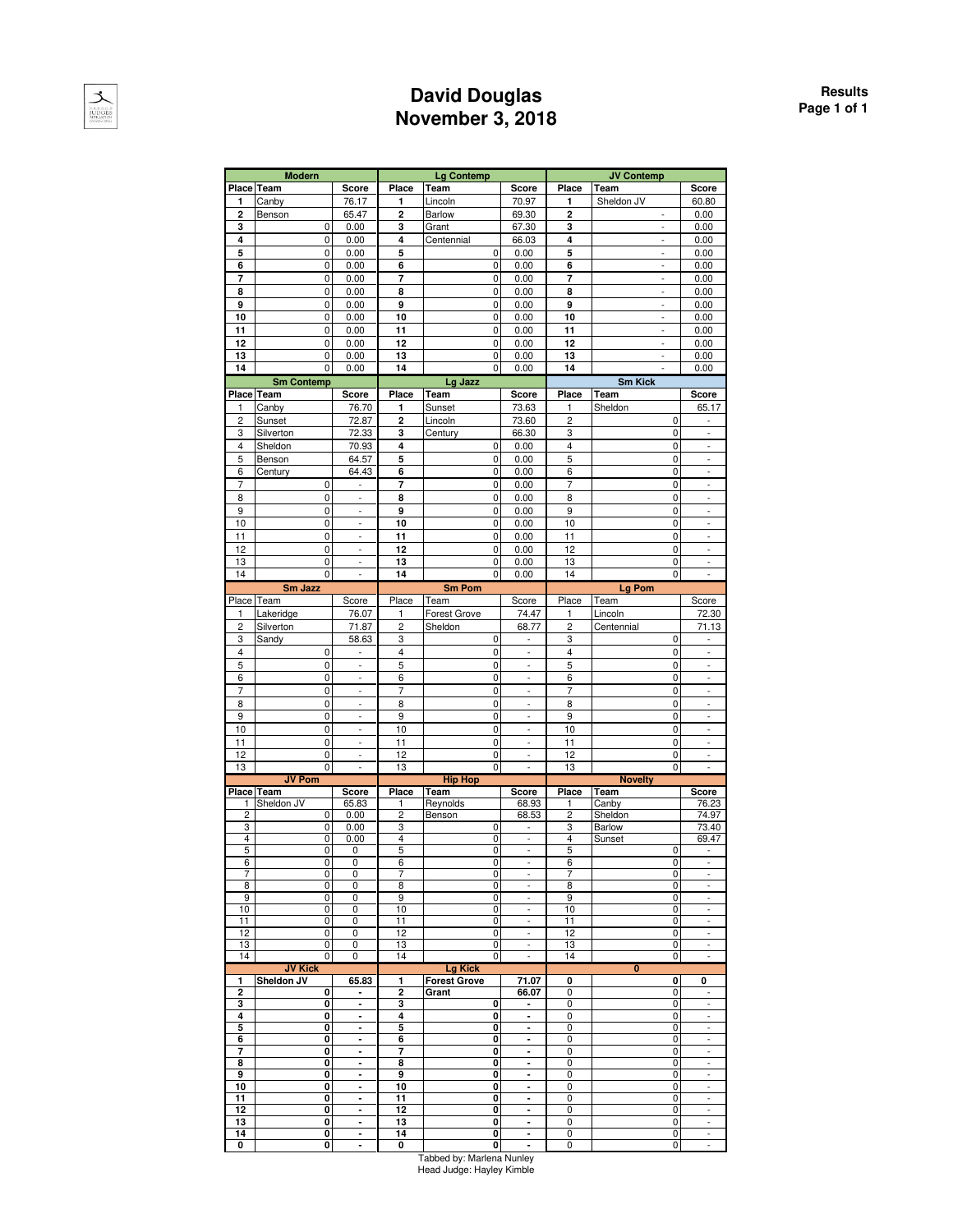# Rex Putnam, 2018<br>Results

|              | <b>Contemporary</b> |                          |                | Pom            |              |                  | Jazz        |              |
|--------------|---------------------|--------------------------|----------------|----------------|--------------|------------------|-------------|--------------|
| Place        | Team                | <b>Score</b>             | <b>Place</b>   | Team           | <b>Score</b> | <b>Place</b>     | Team        | <b>Score</b> |
|              | <b>Rex Putnam</b>   | 69.73                    | 1              | South Albany   | 78.53        | 1                | Stayton     | 85.30        |
| $\mathbf{2}$ | Estacada            | 51.37                    | $\overline{2}$ | $\Omega$       | 0.00         | $\overline{2}$   |             | 0.00         |
| 3            | $\Omega$            | 0.00                     | 3              | $\overline{0}$ | 0.00         | 3                |             | 0.00         |
| 4            | 0                   | 0.00                     | 4              | 0              | 0.00         | 4                |             | 0.00         |
| 5            | 0                   | 0.00                     | 5              | $\overline{0}$ | 0.00         | 5                |             | 0.00         |
| 6            | 0                   | 0.00                     | 6              | $\Omega$       | 0.00         | 6                |             | 0.00         |
| 7            | 0                   | 0.00                     | 7              | $\overline{0}$ | 0.00         | 7                |             | 0.00         |
| 8            | 0                   | 0.00                     | 8              | $\overline{0}$ | 0.00         | 8                |             | 0.00         |
| 9            | $\overline{0}$      | 0.00                     | 9              | $\overline{0}$ | 0.00         | $\boldsymbol{9}$ |             | 0.00         |
| 10           | $\Omega$            | 0.00                     | 10             | $\overline{0}$ | 0.00         | 10               |             | 0.00         |
| 11           | 0                   | 0.00                     | 11             | $\overline{0}$ | 0.00         | 11               |             | 0.00         |
| 12           | 0                   | 0.00                     | 12             | 0              | 0.00         | 12               |             | 0.00         |
| 13           | $\Omega$            | 0.00                     | 13             | $\overline{0}$ | 0.00         | 13               |             | 0.00         |
| 14           | $\overline{0}$      | 0.00                     | 14             | $\overline{0}$ | 0.00         | 14               |             | 0.00         |
|              |                     |                          |                | <b>Hip Hop</b> |              |                  | <b>Kick</b> |              |
|              | Place Team          | <b>Score</b>             | <b>Place</b>   | <b>Team</b>    | <b>Score</b> | <b>Place</b>     | Team        | <b>Score</b> |
| 1            | 0                   |                          | 1              | South Albany   | 73.50        |                  | Sweet Home  | 58.17        |
| $\mathbf{2}$ | 0                   | $\overline{\phantom{a}}$ | $\mathbf 2$    | Oregon City    | 65.20        | $\overline{c}$   | 0           |              |
| 3            | 0                   |                          | 3              | $\overline{0}$ | 0.00         | 3                | 0           |              |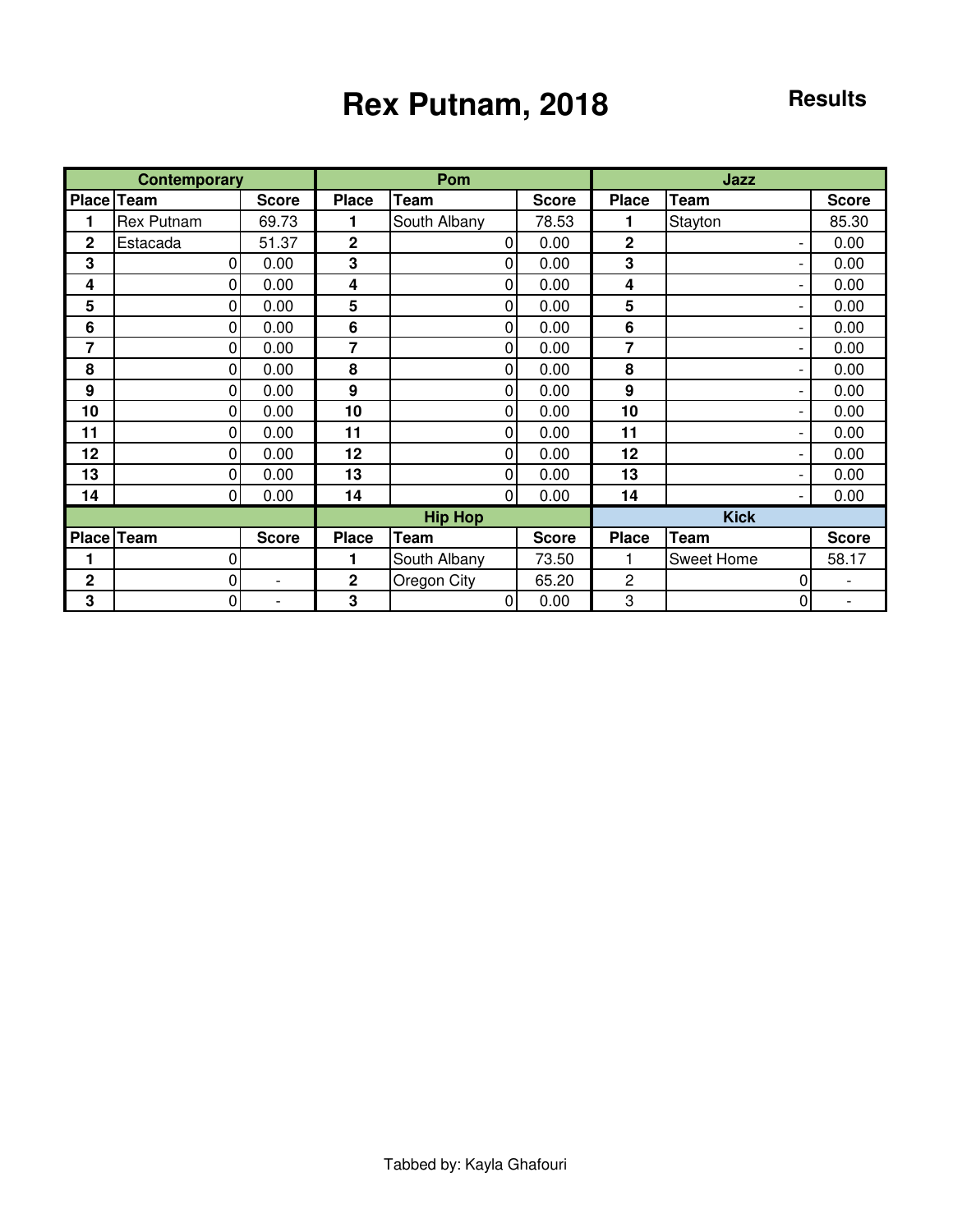

## **Clackamas** 2018

|                         | Lg Jazz          |                      |                         | <b>HH</b>              |              |                | Sm dazz                  |                          |
|-------------------------|------------------|----------------------|-------------------------|------------------------|--------------|----------------|--------------------------|--------------------------|
|                         | Place Team       | <b>Score</b>         | <b>Place</b>            | Team                   | <b>Score</b> | Place          | Team                     | <b>Score</b>             |
| 1                       | Gresham          | 81.30                | 1                       | Reynolds               | 74,37        | 1              | Liberty                  | 64,60                    |
| $\overline{2}$          | Lincoln          | 73.50                | $\overline{2}$          | Parkrose               | 71.40        | $\overline{2}$ | $\overline{\phantom{0}}$ | 0.00                     |
| 3                       | Clackamas        | 72.23                | 3                       | Scappoose              | 66.90        | 3              |                          | 0.00                     |
| 4                       | 0                | 0.00                 | 4                       | David Douglas          | 64.67        | 4              |                          | 0.00                     |
| 5                       | $\Omega$         | 0.00                 | $\overline{5}$          | Philomath              | 63.07        | $\overline{5}$ | $\blacksquare$           | 0.00                     |
|                         | <b>Sm Cont</b>   |                      |                         | <b>Lg Cont</b>         |              |                | <b>Lg Kick</b>           |                          |
|                         | Place Team       | <b>Score</b>         | Place                   | <b>Team</b>            | <b>Score</b> | <b>Place</b>   | <b>Team</b>              | <b>Score</b>             |
| 1                       | Tualatin         | 82.07                | 1                       | Gladstone              | 80.93        | 1              | Tigard                   | 66,30                    |
| $\overline{2}$          | Sheldon Varsity  | 80.63                | $\overline{\mathbf{z}}$ | Tigard                 | 80.07        | $\overline{c}$ | Grant                    | 64.07                    |
| 3                       | Gresham          | 80.37                | 3                       | Lincoln                | 78.87        | 3              | 0                        |                          |
| 4                       | Clackamas        | 79.27                | 4                       | Grant                  | 77.47        | $\overline{4}$ | 0                        |                          |
| 5                       | $\theta$         | ÷.                   | 5                       | Centennial             | 72.33        | $\overline{5}$ | $\mathbf{0}$             | $\overline{\phantom{0}}$ |
|                         | <b>Sm Kick</b>   |                      |                         | La Pom                 |              |                | <b>Sm Pom</b>            |                          |
| Place                   | Team             | Score                | Place                   | Team                   | Score        | Place          | Team                     | Score                    |
| 1                       | Sheldon Varsity  | 63.13                | 1                       | Tigard                 | 79.23        | 1              | Gladstone                | 84.13                    |
| 2                       | 0                | ÷.                   | $\overline{2}$          | Tualatin               | 79.13        | $\overline{2}$ | Sheldon Varsity          | 73.53                    |
| 3                       | $\mathbf 0$      | $\ddot{\phantom{1}}$ | 3                       | Centennial             | 76.50        | 3              | Scappoose                | 72.57                    |
| $\overline{\mathbf{4}}$ | 0                | $\blacksquare$       | 4                       | Lincoln                | 75.60        | 4              | Liberty                  | 71.07                    |
| 5                       | 0                | $\blacksquare$       | 5                       | 0                      |              | 5              | Philomath                | 70.47                    |
|                         | <b>Sm Pom JV</b> |                      |                         | <b>Novelty</b>         |              |                | Int Jazz                 |                          |
| <b>Place Team</b>       |                  | <b>Score</b>         | <b>Place</b>            | Team                   | <b>Score</b> | <b>Place</b>   | Team                     | <b>Score</b>             |
| 1                       | 0                | 0.00                 | 1                       | <b>Sheldon Varsity</b> | 80.93        | 1              | Gladstone                | 78.47                    |
| $\overline{2}$          | $\overline{0}$   | 0.00                 | $\overline{2}$          | Tualatin               | 69.00        | $\overline{2}$ | Cleveland                | 78,27                    |
| $\overline{3}$          | 0                | 0.00                 | $\overline{\mathbf{3}}$ | 0                      |              | $\overline{3}$ | Tualatin                 | 78.23                    |
| $\overline{4}$          | $\overline{0}$   | 0.00                 | 4                       | $\overline{0}$         | ×.           | $\overline{4}$ | Philomath                | 71.60                    |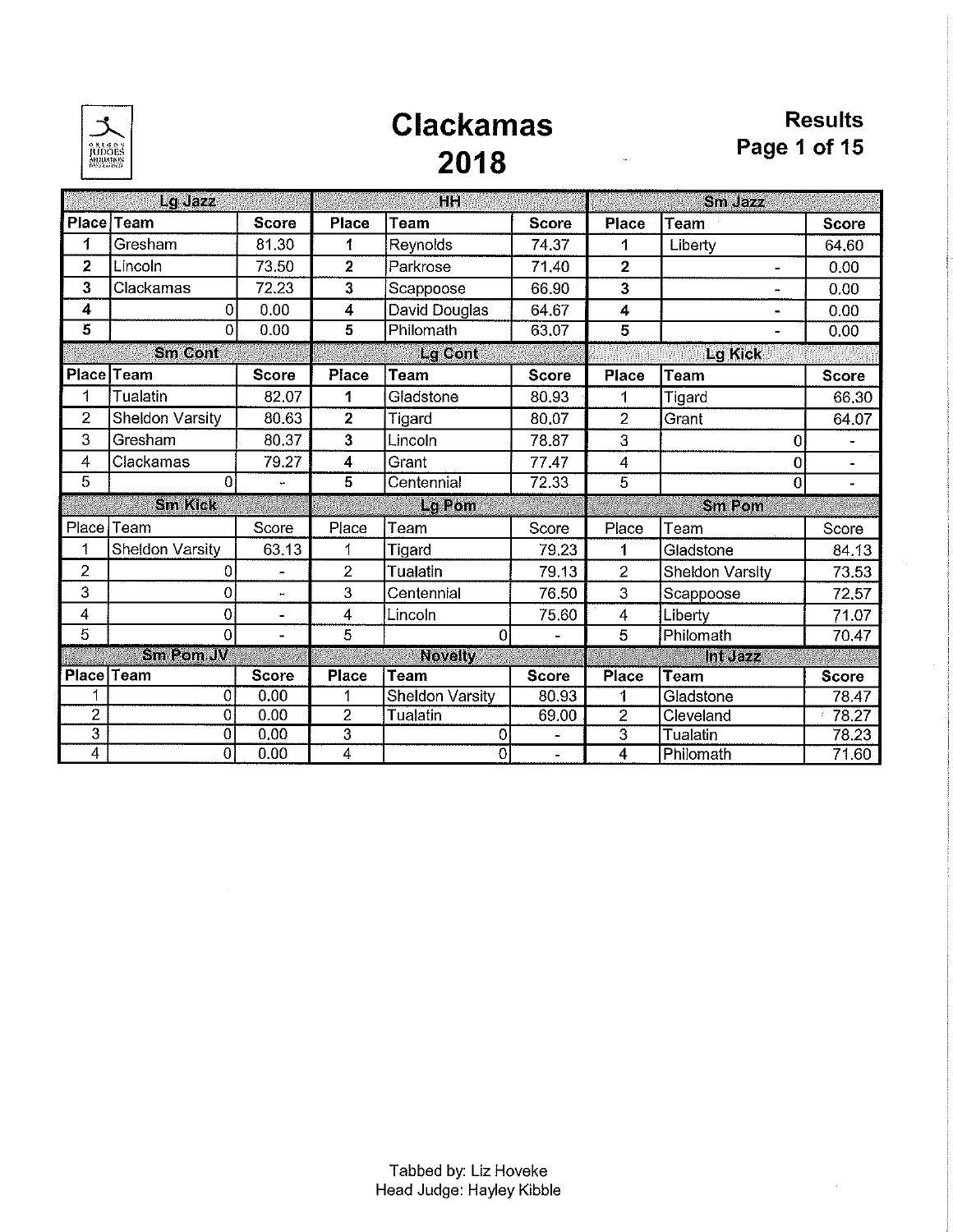

### **Wilsonville 2018-11-10**

|                | <b>Modern</b>          |                          |                | <b>Sm Jazz</b>         |              |                | Lg Jazz                     |                          |
|----------------|------------------------|--------------------------|----------------|------------------------|--------------|----------------|-----------------------------|--------------------------|
| Place Team     |                        | <b>Score</b>             | <b>Place</b>   | <b>Team</b>            | <b>Score</b> | <b>Place</b>   | <b>Team</b>                 | <b>Score</b>             |
| 1              | Canby                  | 79.93                    | 1              | Lakeridge              | 80.30        | 1              | Stayton                     | 82.30                    |
| $\overline{2}$ | North Eugene           | 64.53                    | $\overline{2}$ | Silverton              | 79.37        | $\overline{2}$ | Pendleton                   | 78.90                    |
| 3              | 0                      | 0.00                     | 3              | <b>Valley Catholic</b> | 74.43        | 3              | Sunset                      | 76.30                    |
|                | <b>Lg Contemporary</b> |                          |                | <b>Sm Contemporary</b> |              |                | <b>Kick</b>                 |                          |
| <b>Place</b>   | Team                   | <b>Score</b>             | <b>Place</b>   | <b>Team</b>            | <b>Score</b> | <b>Place</b>   | <b>Team</b>                 | <b>Score</b>             |
|                | Canby                  | 85.33                    | 1              | Sherwood               | 86.63        |                | Lakeridge                   | 62.00                    |
| 2              | Pendleton              | 79.20                    | $\overline{2}$ | Westview               | 86.33        | $\overline{2}$ | Sweet Home                  | 58.03                    |
| 3              | Willamette             | 61.97                    | 3              | <b>Valley Catholic</b> | 78.67        | 3              | 0                           |                          |
| 4              | 0                      | $\overline{\phantom{a}}$ | 4              | Silverton              | 74.13        | 4              | 0                           | $\overline{\phantom{a}}$ |
| 5              | $\Omega$               | $\overline{\phantom{0}}$ | 5              | Sunset                 | 73.67        | 5              | 0                           | $\overline{\phantom{a}}$ |
|                | <b>Lg Pom</b>          |                          | <b>Sm Pom</b>  |                        |              |                | <b>Sm Novelty</b>           |                          |
| Place          | Team                   | Score                    | Place          | Team                   | Score        | Place          | Team                        | Score                    |
|                | Pendleton              | 77.03                    |                | Milwaukie              | 78.57        |                | North Eugene                | 63.77                    |
| $\overline{c}$ | Mountain View          | 59.97                    | $\overline{c}$ | Sprague                | 68.07        | $\overline{2}$ | Willamette                  | 56.70                    |
| 3              | 0                      |                          | 3              | North Eugene           | 61.63        | 3              | 0                           |                          |
| 4              | 0                      | $\overline{\phantom{0}}$ | 4              | Lebenon JV             | 56.53        | 4              | 0                           | $\overline{\phantom{a}}$ |
|                | <b>Sm Hip Hop</b>      |                          |                | <b>Lg Hip Hop</b>      |              |                | <b>Lg Novelty</b>           |                          |
| Place          | <b>Team</b>            | <b>Score</b>             | <b>Place</b>   | <b>Team</b>            | <b>Score</b> | <b>Place</b>   | $\overline{\mathsf{T}}$ eam | <b>Score</b>             |
|                | Westview               | 81.60                    |                | Pendleton              | 81.63        |                | Canby                       | 79.03                    |
| 2              | Milwaukie              | 69.87                    | 2              | Sherwood               | 75.17        | $\overline{2}$ | Sprague                     | 72.00                    |
| 3              | North Eugene           | 63.10                    | 3              | Sprague                | 68.23        | 3              | Sunset                      | 69.30                    |
| 4              | Lebanon JV             | 56.83                    | 4              | Wilamette              | 60.70        | 4              | 0                           |                          |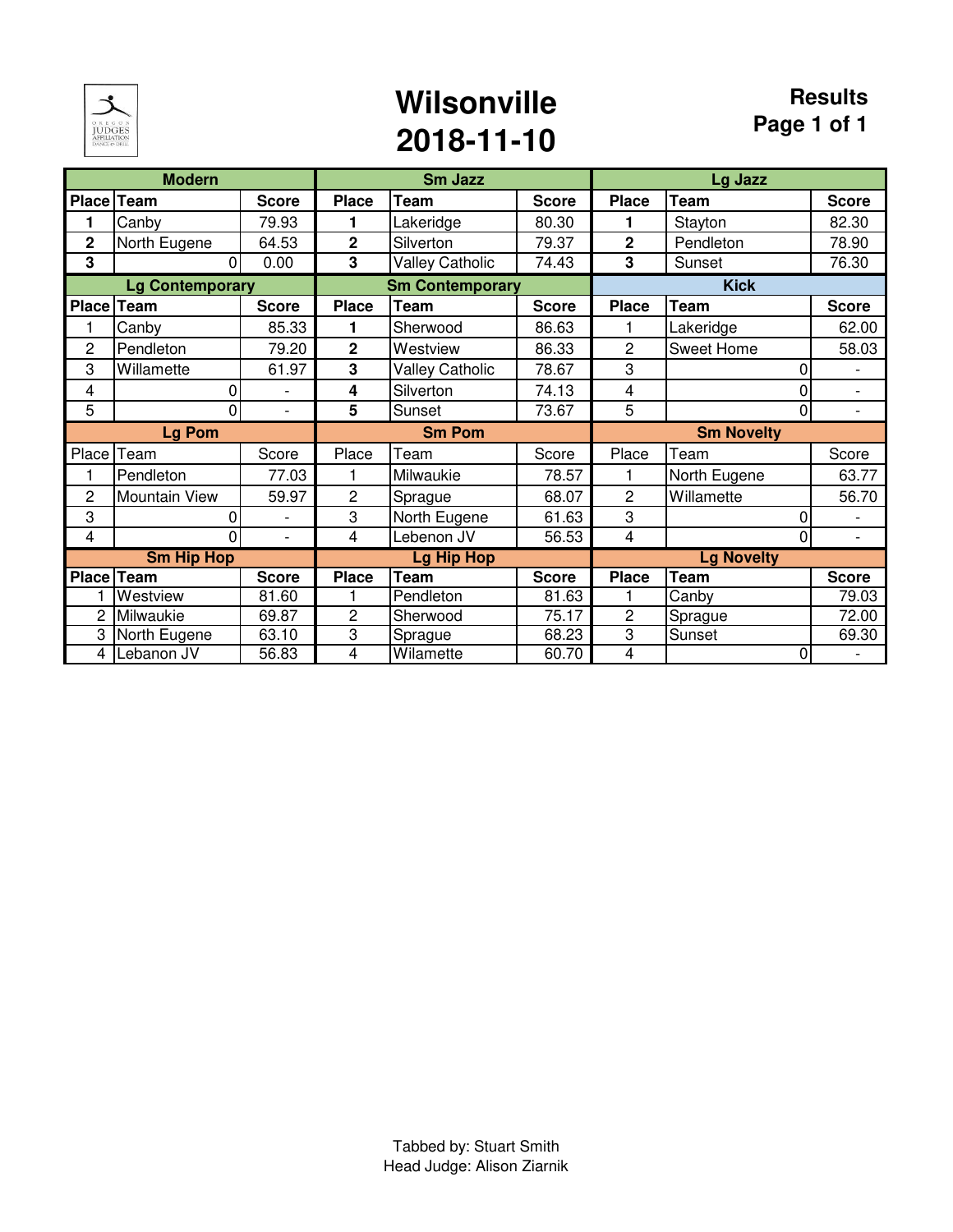

### **Reynolds November 17, 2018**

|                | <b>Modern</b>          |                          |                         | Pom                     |                          |                | Div <sub>3</sub>         |                              |
|----------------|------------------------|--------------------------|-------------------------|-------------------------|--------------------------|----------------|--------------------------|------------------------------|
| Place Team     |                        | <b>Score</b>             | <b>Place</b>            | <b>Team</b>             | <b>Score</b>             | <b>Place</b>   | <b>Team</b>              | <b>Score</b>                 |
| 1              | Canby                  | 81.77                    | 1                       | Lake Oswego             | 82.80                    | 1              |                          | 0.00                         |
| $\overline{2}$ | Clackamas              | 79.73                    | $\mathbf 2$             | Gladstone               | 81.70                    | $\overline{2}$ |                          | 0.00                         |
| 3              | Parkrose               | 76.83                    | 3                       | 0                       | 0.00                     | 3              | $\overline{a}$           | 0.00                         |
| 4              | 0                      | 0.00                     | $\overline{\mathbf{4}}$ | $\mathbf 0$             | 0.00                     | 4              | $\overline{a}$           | 0.00                         |
| 5              | 0                      | 0.00                     | 5                       | $\mathbf 0$             | 0.00                     | 5              | $\overline{a}$           | 0.00                         |
| $\overline{6}$ | 0                      | 0.00                     | 6                       | $\mathbf 0$             | 0.00                     | $\overline{6}$ | $\overline{a}$           | 0.00                         |
| $\overline{7}$ | 0                      | 0.00                     | 7                       | $\pmb{0}$               | 0.00                     | $\overline{7}$ | $\overline{\phantom{a}}$ | 0.00                         |
| 8              | 0                      | 0.00                     | 8                       | $\pmb{0}$               | 0.00                     | 8              | $\overline{\phantom{a}}$ | 0.00                         |
| 9              | 0                      | 0.00                     | $\mathbf{9}$            | $\pmb{0}$               | 0.00                     | 9              | $\overline{\phantom{a}}$ | 0.00                         |
| 10             | 0                      | 0.00                     | 10                      | $\pmb{0}$               | 0.00                     | 10             | $\overline{\phantom{a}}$ | 0.00                         |
| 11             | 0                      | 0.00                     | 11                      | 0                       | 0.00                     | 11             | $\overline{\phantom{a}}$ | 0.00                         |
| 12             | 0                      | 0.00                     | 12                      | $\pmb{0}$               | 0.00                     | 12             | $\overline{\phantom{0}}$ | 0.00                         |
| 13             | 0                      | 0.00                     | 13                      | $\pmb{0}$               | 0.00                     | 13             | $\overline{\phantom{a}}$ | 0.00                         |
| 14             | $\Omega$               | 0.00                     | 14                      | $\overline{0}$          | 0.00                     | 14             |                          | 0.00                         |
|                | Sm Jazz                |                          |                         | Lg Jazz                 |                          |                | <b>Kick</b>              |                              |
| Place Team     |                        | <b>Score</b>             | <b>Place</b>            | <b>Team</b>             | <b>Score</b>             | <b>Place</b>   | <b>Team</b>              | <b>Score</b>                 |
| 1              | <b>Valley Catholic</b> | 76.27                    | 1                       | Gresham                 | 79.23                    | 1              | Grant                    | 68.90                        |
| $\overline{c}$ | Century                | 67.53                    | $\overline{\mathbf{c}}$ | Gladstone               | 78.27                    | $\overline{c}$ | $\mathbf 0$              |                              |
| 3              | South Salem            | 55.77                    | 3                       | Clackamas               | 74.30                    | 3              | $\mathbf 0$              | $\overline{a}$               |
| 4              | Sandy                  | 55.57                    | 4                       | Cleveland               | 70.87                    | 4              | 0                        | $\overline{\phantom{0}}$     |
| 5              | 0                      | $\frac{1}{2}$            | 5                       | 0                       | 0.00                     | 5              | $\Omega$                 | $\overline{\phantom{0}}$     |
| 6              | 0                      | $\frac{1}{2}$            | 6                       | 0                       | 0.00                     | 6              | 0                        | $\overline{\phantom{0}}$     |
| $\overline{7}$ | 0                      | $\frac{1}{2}$            | $\overline{7}$          | $\pmb{0}$               | 0.00                     | $\overline{7}$ | 0                        | $\overline{\phantom{0}}$     |
| 8              | $\pmb{0}$              | $\overline{\phantom{a}}$ | 8                       | $\pmb{0}$               | 0.00                     | 8              | 0                        | $\overline{\phantom{0}}$     |
| 9              | $\pmb{0}$              | $\overline{\phantom{a}}$ | $\boldsymbol{9}$        | $\pmb{0}$               | 0.00                     | 9              | 0                        | -                            |
| 10             | 0                      | $\overline{\phantom{0}}$ | 10                      | $\pmb{0}$               | 0.00                     | 10             | $\mathbf 0$              | $\overline{\phantom{0}}$     |
| 11             | 0                      | $\frac{1}{2}$            | 11                      | $\pmb{0}$               | 0.00                     | 11             | $\Omega$                 | $\overline{\phantom{0}}$     |
| 12             | 0                      | $\overline{\phantom{a}}$ | 12                      | $\pmb{0}$               | 0.00                     | 12             | $\Omega$                 | -                            |
| 13             | 0                      | $\overline{\phantom{a}}$ | 13                      | $\pmb{0}$               | 0.00                     | 13             | $\mathbf 0$              | -                            |
| 14             | 0                      | $\overline{\phantom{0}}$ | 14                      | $\mathbf 0$             | 0.00                     | 14             | $\Omega$                 | $\overline{a}$               |
|                | <b>Novelty</b>         |                          |                         | <b>Hip Hop</b>          |                          |                | <b>Sm Contemp</b>        |                              |
| Place          | Team                   | Score                    | Place                   | Team                    | Score                    | Place          | Team                     | Score                        |
| 1              | Canby                  | 77.80                    | 1                       | Lake Oswego             | 80.13                    | 1              | Century                  | 68.70                        |
| $\overline{c}$ | <b>Barlow</b>          | 73.57                    | $\sqrt{2}$              | Oregon City             | 75.37                    | $\overline{c}$ | Mountainside             | 65.47                        |
| 3              | 0                      | $\overline{\phantom{a}}$ | 3                       | Parkrose                | 69.03                    | 3              | 0                        |                              |
| $\overline{4}$ | 0                      | $\overline{\phantom{a}}$ | 4                       | Mountainside            | 64.10                    | 4              | $\overline{0}$           |                              |
| 5              | 0                      | $\overline{\phantom{a}}$ | 5                       | David Douglas           | 62.80                    | 5              | 0                        | $\qquad \qquad \blacksquare$ |
| 6              | 0                      | $\overline{\phantom{a}}$ | 6                       | 0                       |                          | $\,6$          | 0                        | $\overline{\phantom{a}}$     |
| $\overline{7}$ | 0                      | $\overline{\phantom{a}}$ | $\overline{7}$          | $\pmb{0}$               | $\overline{\phantom{a}}$ | $\overline{7}$ | 0                        | $\overline{\phantom{a}}$     |
| 8              | 0                      | $\overline{\phantom{a}}$ | 8                       | $\pmb{0}$               | $\overline{\phantom{a}}$ | 8              | 0                        | -                            |
| 9              | 0                      | $\overline{\phantom{a}}$ | $\boldsymbol{9}$        | 0                       | $\overline{\phantom{a}}$ | 9              | 0                        | -                            |
| 10             | 0                      | $\overline{\phantom{a}}$ | 10                      | 0                       | $\overline{\phantom{a}}$ | 10             | 0                        | -                            |
| 11             | $\pmb{0}$              | $\overline{\phantom{a}}$ | 11                      | $\mathbf 0$             | $\overline{\phantom{a}}$ | 11             | 0                        | $\overline{\phantom{a}}$     |
| 12             | $\pmb{0}$              | $\overline{\phantom{a}}$ | 12                      | $\pmb{0}$               | $\overline{\phantom{a}}$ | 12             | $\pmb{0}$                | $\overline{\phantom{a}}$     |
| 13             | $\overline{0}$         |                          | 13                      | $\mathbf 0$             |                          | 13             | $\mathbf 0$              |                              |
|                | <b>Interm Contemp</b>  |                          |                         | <b>Lg Contemp</b>       |                          |                | Div12                    |                              |
|                | <b>Place Team</b>      | <b>Score</b>             | <b>Place</b>            | <b>Team</b>             | <b>Score</b>             | <b>Place</b>   | <b>Team</b>              | <b>Score</b>                 |
| 1.             | Canby                  | 82.93                    | 1                       | Gladstone               | 77.50                    | 1              | $\mathbf 0$              |                              |
|                | 2 Valley Catholic      | 82.60                    | $\overline{2}$          | Grant                   | 74.17                    | $\overline{2}$ | 0                        | $\overline{\phantom{a}}$     |
| 3              | Clackamas              | 81.40                    | 3                       | <b>Barlow</b>           | 74.03                    | 3              | 0                        | $\blacksquare$               |
| 4              | Gresham                | 80.47                    | $\overline{4}$          | 0                       |                          | $\overline{4}$ | 0                        | $\overline{\phantom{a}}$     |
| $\overline{5}$ | $\pmb{0}$              | $\overline{0}$           | $\overline{5}$          | abbed by: Kayla Nordlum |                          | $\overline{5}$ | $\overline{0}$           |                              |

Head Judge: Michele Napier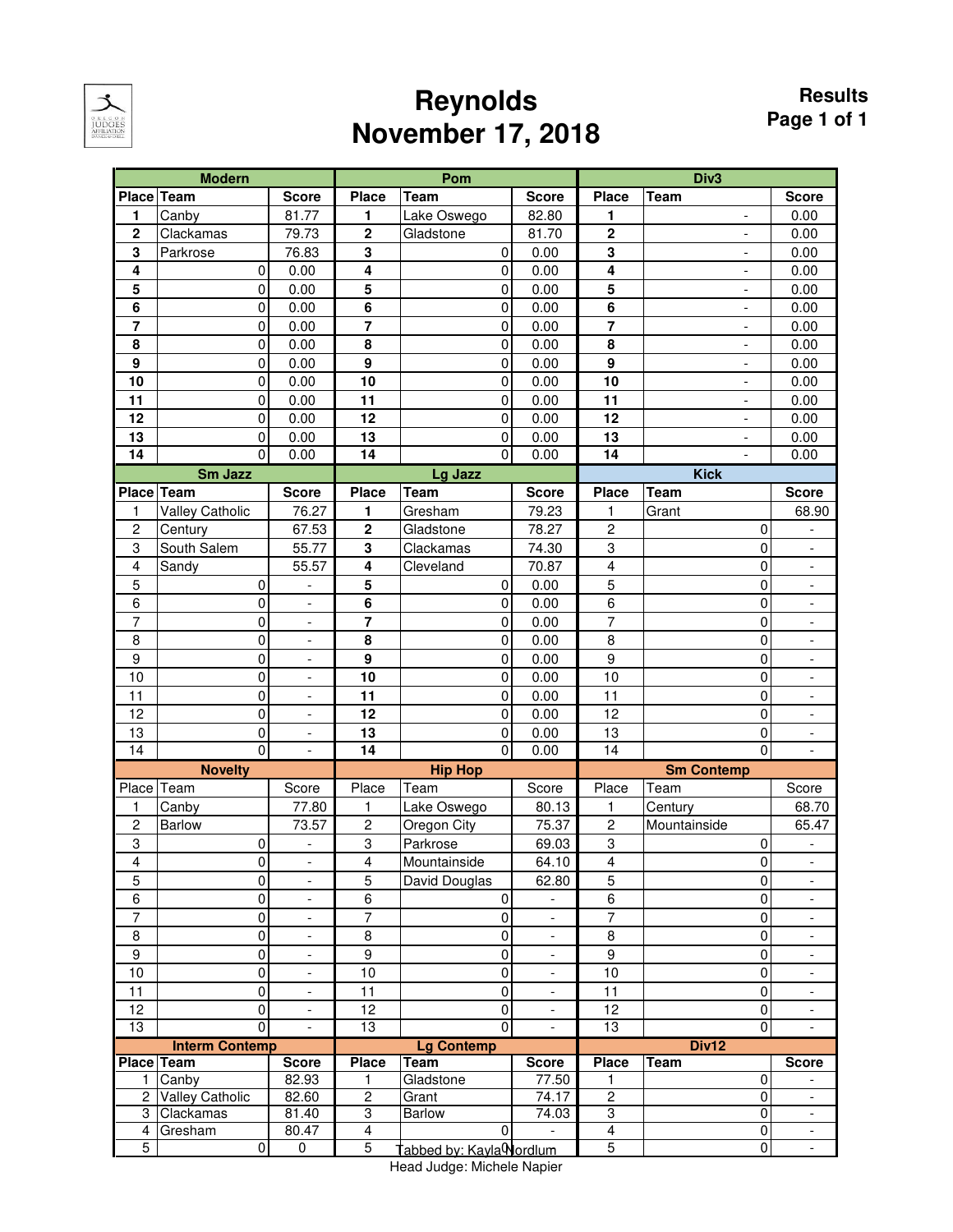

### **West Albany 2018-11-17**

|                | <b>Kick</b>            |                          |                | <b>JV Kick</b> |              |                | <b>Contemporary</b> |                          |
|----------------|------------------------|--------------------------|----------------|----------------|--------------|----------------|---------------------|--------------------------|
|                | Place Team             | <b>Score</b>             | <b>Place</b>   | <b>Team</b>    | <b>Score</b> | <b>Place</b>   | <b>Team</b>         | <b>Score</b>             |
|                | Thurston               | 73.40                    |                | Sheldon JV     | 64.57        |                | Sheldon             | 77.00                    |
| $\overline{2}$ | Sheldon                | 69.50                    | $\overline{2}$ | 0              | 0.00         | $\overline{2}$ | Silverton           | 73.23                    |
| 3              | Sweet Home             | 61.03                    | 3              | $\Omega$       | 0.00         | 3              | Thurston            | 71.57                    |
| 4              | $\Omega$               | 0.00                     | 4              | $\overline{0}$ | 0.00         | 4              | Philomath           | 68.63                    |
|                | <b>JV Contemporary</b> |                          |                | <b>HipHop</b>  |              |                | <b>JV HipHop</b>    |                          |
| Place          | <b>Team</b>            | <b>Score</b>             | <b>Place</b>   | <b>Team</b>    | <b>Score</b> | <b>Place</b>   | <b>Team</b>         | <b>Score</b>             |
|                | Sheldon JV             | 65.17                    | 1              | Lebanon        | 79.13        |                | Lebanon JV          | 61.73                    |
| 2              | 0                      | $\overline{\phantom{a}}$ | $\mathbf 2$    | South Albany   | 76.27        | $\overline{c}$ |                     |                          |
| 3              | 0                      | $\overline{\phantom{a}}$ | 3              | Philomath      | 66.13        | 3              | 0                   | $\overline{\phantom{a}}$ |
|                | Jazz                   |                          |                | Pom            |              |                | <b>JV Pom</b>       |                          |
|                | Place Team             | Score                    | Place          | Team           | Score        | Place          | Team                | Score                    |
|                | Silverton              | 79.20                    |                | Lebanon        | 79.97        |                | Sheldon JV          | 64.97                    |
| 2              | Philomath              | 68.70                    | 2              | South Albany   | 74.63        | $\overline{2}$ | Lebanon JV          | 64.20                    |
| 3              | 0                      |                          | 3              | Sheldon        | 71.43        | 3              | 0                   |                          |
| 4              | 0                      | $\blacksquare$           | 4              | Philomath      | 69.67        | 4              | 0                   | $\overline{\phantom{a}}$ |
|                | <b>Novelty</b>         |                          |                | Div11          |              |                | Div12               |                          |
|                | Place Team             | <b>Score</b>             | <b>Place</b>   | Team           | <b>Score</b> | <b>Place</b>   | <b>Team</b>         | <b>Score</b>             |
|                | Sheldon                | 77.13                    |                | 0              |              |                |                     |                          |
| 2              | Thurston               | 71.30                    | $\overline{c}$ | 0              | L,           | $\overline{c}$ |                     | $\overline{a}$           |
| 3              | <b>Sweet Home</b>      | 58.33                    | 3              | 0              |              | 3              | 0                   | -                        |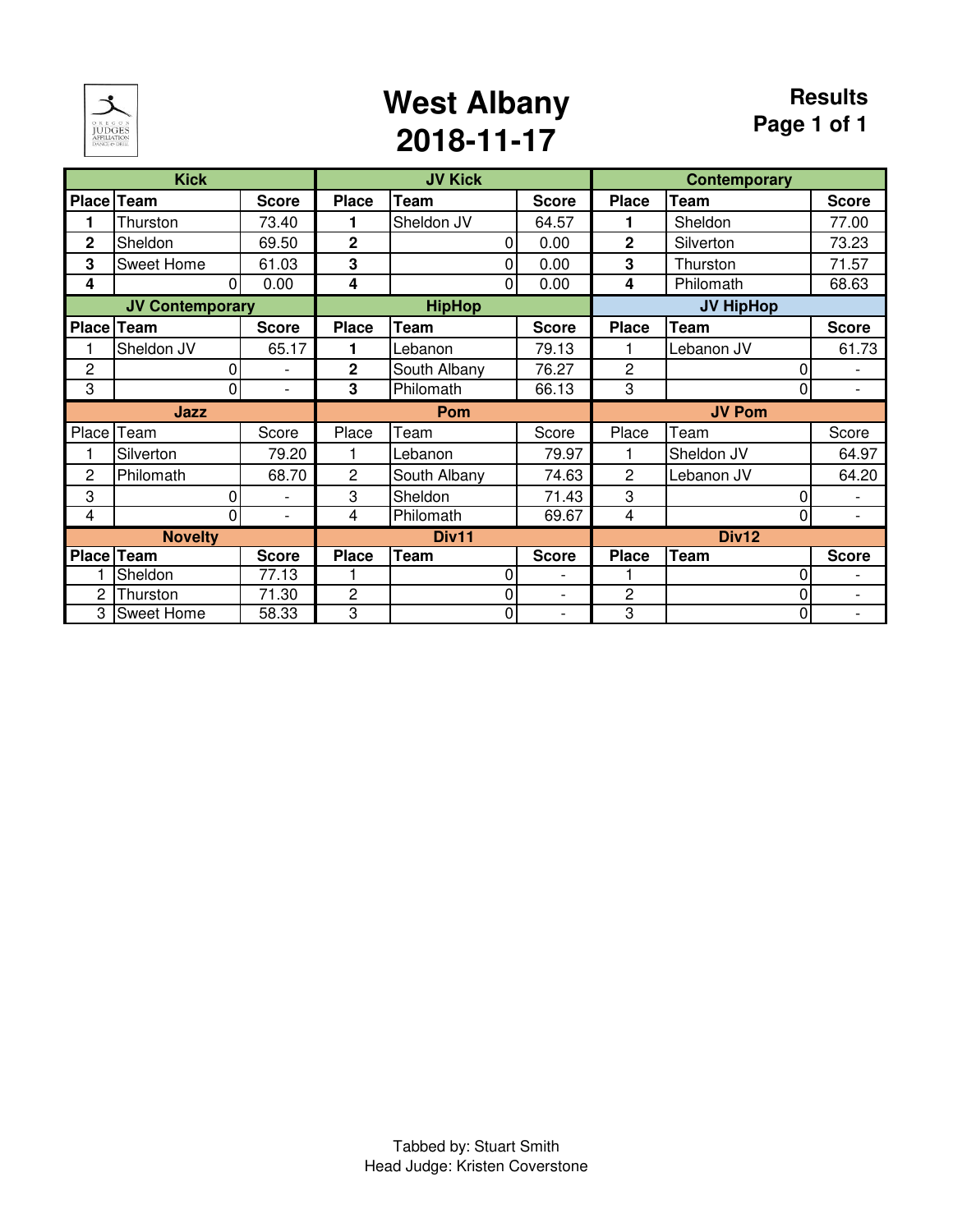

# **SCAPPOOSE NOV. 17, 2018**

#### **Results Page 1 of 2**

|                         | <b>JUNIOR HIGH</b>       |                          |                         | <b>JUNIOR CLUB</b>          |                              |                            | <b>POM</b>                       |                          |
|-------------------------|--------------------------|--------------------------|-------------------------|-----------------------------|------------------------------|----------------------------|----------------------------------|--------------------------|
|                         | Place Team               | <b>Score</b>             | <b>Place</b>            | Team                        | <b>Score</b>                 | <b>Place</b>               | <b>Team</b>                      | <b>Score</b>             |
| 1                       | 0                        | 0.00                     | 1                       | 0                           | 0.00                         | 1                          | <b>Forest Grove</b>              | 83.67                    |
| $\overline{\mathbf{2}}$ | 0                        | 0.00                     | $\overline{\mathbf{2}}$ | $\overline{0}$              | 0.00                         | $\overline{\mathbf{2}}$    | Tigard                           | 81.23                    |
| $\mathbf{3}$            | $\boldsymbol{0}$         | 0.00                     | 3                       | $\overline{0}$              | 0.00                         | 3                          | Sprague                          | 78.63                    |
| 4                       | 0                        | 0.00                     | 4                       | $\overline{0}$              | 0.00                         | 4                          | Scappoose                        | 76.50                    |
| 5                       | $\boldsymbol{0}$         | 0.00                     | $5\phantom{1}$          | $\overline{0}$              | 0.00                         | 5                          | West Linn                        | 70.57                    |
| $6\phantom{1}6$         | 0                        | 0.00                     | 6                       | 0                           | 0.00                         | 6                          | Liberty                          | 70.37                    |
| $\overline{7}$          | $\mathbf 0$              | 0.00                     | 7                       | $\overline{0}$              | 0.00                         | $\overline{\mathbf{r}}$    | $\overline{\phantom{a}}$         | 0.00                     |
| 8                       | 0                        | 0.00                     | 8                       | $\overline{0}$              | 0.00                         | 8                          | $\overline{a}$                   | 0.00                     |
| $\boldsymbol{9}$        | 0                        | 0.00                     | $\boldsymbol{9}$        | $\overline{0}$              | 0.00                         | $\mathbf{9}$               | $\overline{\phantom{a}}$         | 0.00                     |
| 10                      | $\boldsymbol{0}$         | 0.00                     | 10                      | $\overline{0}$              | 0.00                         | 10                         | $\overline{\phantom{0}}$         | 0.00                     |
| 11                      | $\boldsymbol{0}$         | 0.00                     | 11                      | $\overline{0}$              | 0.00                         | 11                         | $\overline{a}$                   | 0.00                     |
| 12                      | 0                        | 0.00                     | 12                      | $\overline{0}$              | 0.00                         | 12                         | -                                | 0.00                     |
| 13                      | 0                        | 0.00                     | 13                      | $\overline{0}$              | 0.00                         | 13                         | $\overline{a}$                   | 0.00                     |
| 14                      | $\mathbf 0$              | 0.00                     | 14                      | $\overline{0}$              | 0.00                         | 14                         | $\overline{a}$                   | 0.00                     |
|                         | <b>SM CONTEMP</b>        |                          |                         | Div <sub>5</sub>            |                              |                            | <b>KICK</b>                      |                          |
|                         | Place Team               | <b>Score</b>             | <b>Place</b>            | <b>Team</b>                 | <b>Score</b>                 | <b>Place</b>               | <b>Team</b>                      | <b>Score</b>             |
| $\mathbf{1}$            | Glencoe                  | 72.03                    | 1                       | $\overline{0}$              | 0.00                         | 1                          | <b>Forest Grove</b>              | 81.50                    |
| $\overline{c}$          | Wilsonville              | 68.00                    | $\overline{\mathbf{2}}$ | $\overline{0}$              | 0.00                         | 2                          | Tigard                           | 77.37                    |
| 3                       | Benson                   | 67.53                    | $\mathbf 3$             | $\overline{0}$              | 0.00                         | $\sqrt{3}$                 | 0                                |                          |
| $\overline{\mathbf{4}}$ | <b>Banks</b>             | 65.53                    | 4                       | $\overline{0}$              | 0.00                         | 4                          | 0                                | -                        |
| 5                       | 0                        | $\overline{a}$           | 5                       | $\overline{0}$              | 0.00                         | 5                          | 0                                | $\overline{\phantom{0}}$ |
| 6                       | $\mathbf 0$              | $\overline{\phantom{a}}$ | 6                       | $\overline{0}$              | 0.00                         | 6                          | 0                                | $\overline{\phantom{a}}$ |
| $\overline{7}$          | $\mathbf 0$              | $\overline{\phantom{a}}$ | 7                       | $\overline{0}$              | 0.00                         | $\overline{7}$             | 0                                | $\overline{\phantom{0}}$ |
| 8                       | 0                        | $\overline{\phantom{a}}$ | 8                       | $\overline{0}$              | 0.00                         | 8                          | 0                                | $\overline{\phantom{a}}$ |
| $\boldsymbol{9}$        | 0                        | $\overline{\phantom{0}}$ | 9                       | $\pmb{0}$                   | 0.00                         | $\boldsymbol{9}$           | 0                                | $\overline{\phantom{0}}$ |
| 10                      | $\mathbf 0$              | $\overline{\phantom{0}}$ | 10                      | $\overline{0}$              | 0.00                         | 10                         | 0                                | $\overline{\phantom{0}}$ |
| 11                      | 0                        | $\overline{a}$           | 11                      | $\overline{0}$              | 0.00                         | 11                         | 0                                | $\overline{\phantom{0}}$ |
| 12                      | $\mathbf 0$              | $\overline{\phantom{a}}$ | 12                      | $\overline{0}$              | 0.00                         | 12                         | 0                                | $\overline{\phantom{a}}$ |
| 13                      | 0                        | $\overline{\phantom{a}}$ | 13                      | 0                           | 0.00                         | 13                         | 0                                | $\overline{\phantom{0}}$ |
| 14                      | $\overline{0}$           | $\overline{a}$           | $\overline{14}$         | $\overline{0}$              | 0.00                         | $\overline{14}$            | $\overline{0}$                   | $\mathbb{L}$             |
|                         | <b>NOVELTY</b>           |                          |                         | <b>HIP HOP</b>              |                              |                            | <b>MODERN</b>                    |                          |
|                         | Place   Team             | Score                    | Place                   | Team                        | Score                        | Place                      | Team                             | Score                    |
| $\mathbf{1}$            | Sprague                  | 72.77                    | 1                       | Westview                    | 83.80                        | 1                          | Benson                           | 81.13                    |
| $\overline{c}$          | 0                        | $\overline{\phantom{0}}$ | $\overline{c}$          | Wilsonville                 | 78.53                        | $\overline{c}$             | Glencoe                          | 73.80                    |
| $\sqrt{3}$              | $\mathbf 0$              | $\overline{\phantom{a}}$ | $\boldsymbol{3}$        | Sprague                     | 68.13                        | $\,3$                      | 0                                |                          |
| $\overline{4}$          | $\mathbf 0$              | $\overline{\phantom{a}}$ | 4                       | West Linn                   | 63.90                        | $\overline{\mathbf{4}}$    | 0                                | $\overline{\phantom{0}}$ |
| 5                       | $\mathbf 0$              | $\overline{\phantom{0}}$ | 5                       | Benson                      | 57.90                        | 5                          | 0                                | $\overline{\phantom{0}}$ |
| $\,6$                   | $\pmb{0}$                | $\overline{\phantom{0}}$ | 6                       | 0                           |                              | $\,6$                      | 0                                | $\qquad \qquad -$        |
| $\overline{7}$          | $\mathbf 0$              | $\overline{\phantom{a}}$ | $\overline{7}$          | 0                           | $\qquad \qquad \blacksquare$ | $\overline{7}$             | 0                                | -                        |
| $\, 8$                  | $\pmb{0}$                | $\overline{\phantom{0}}$ | $\, 8$                  | $\pmb{0}$                   | $\blacksquare$               | $\, 8$<br>$\boldsymbol{9}$ | $\overline{0}$                   | $\overline{\phantom{0}}$ |
| $\boldsymbol{9}$        | $\mathbf 0$              | $\overline{\phantom{a}}$ | $\boldsymbol{9}$        | $\pmb{0}$                   |                              |                            | 0                                | Ξ.                       |
| $10$                    | $\pmb{0}$                | $\overline{\phantom{a}}$ | 10                      | $\overline{0}$              | $\overline{\phantom{a}}$     | $10$<br>11                 | $\overline{0}$                   | $\overline{\phantom{a}}$ |
| 11<br>12                | $\mathbf 0$              | $\overline{\phantom{a}}$ | 11<br>12                | $\pmb{0}$<br>$\Omega$       | $\overline{\phantom{a}}$     | 12                         | $\overline{0}$                   | ۳                        |
| 13                      | $\pmb{0}$<br>$\mathbf 0$ | $\overline{\phantom{0}}$ | 13                      | Tabbed by: Kari Wallingford |                              | 13                         | $\overline{0}$<br>$\overline{0}$ | $\overline{\phantom{0}}$ |
|                         |                          | $\overline{\phantom{0}}$ |                         | Head Judge: Lami Smith      |                              |                            |                                  | $\blacksquare$           |

Head Judge: I ami Smith